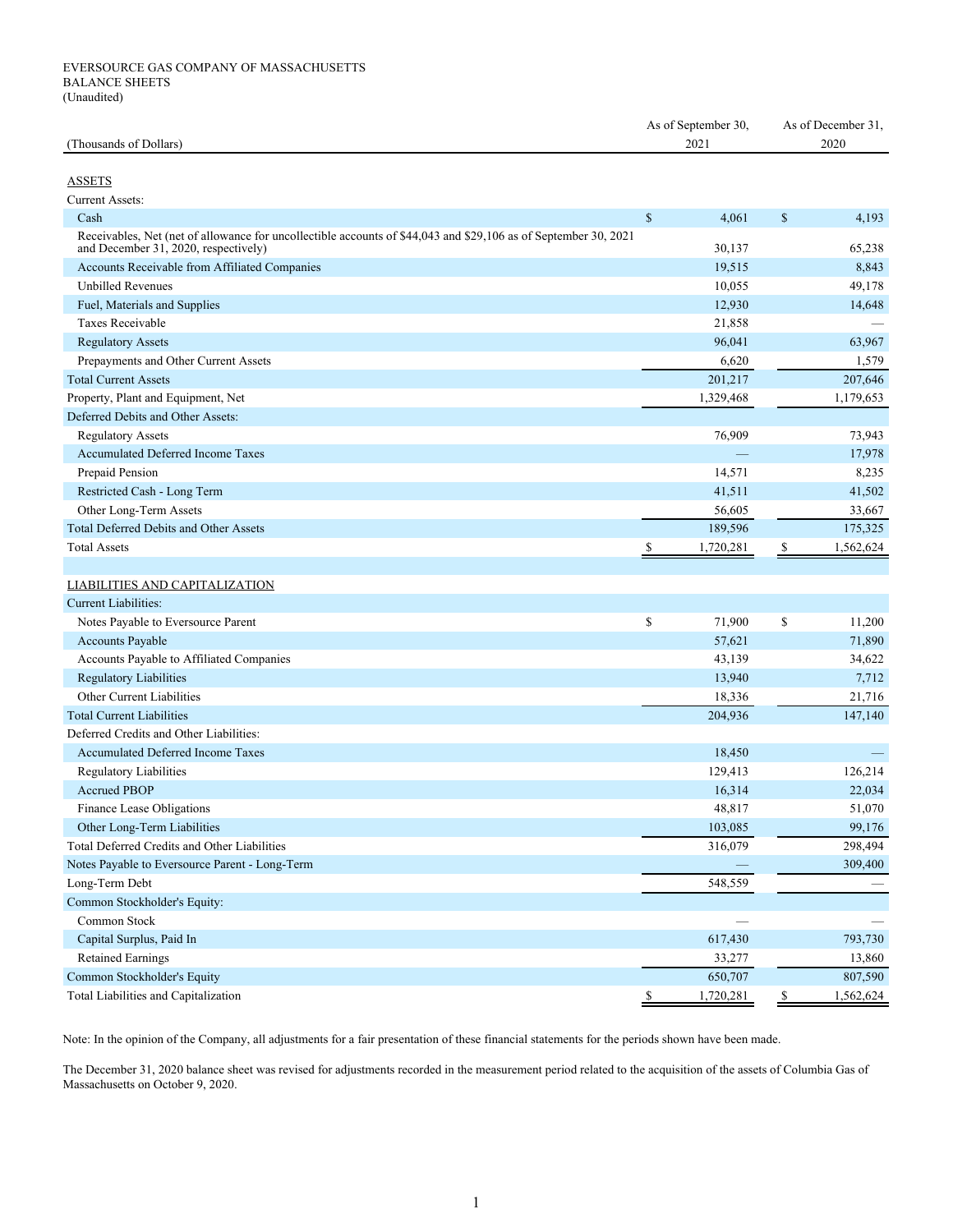## EVERSOURCE GAS COMPANY OF MASSACHUSETTS STATEMENTS OF INCOME (Unaudited)

|                                             | For the Three Months Ended  | For the Nine Months Ended |  |  |
|---------------------------------------------|-----------------------------|---------------------------|--|--|
| (Thousands of Dollars)                      | September 30, 2021          | September 30, 2021        |  |  |
|                                             |                             |                           |  |  |
| <b>Operating Revenues</b>                   | $\mathbf{s}$<br>$62,765$ \$ | 412,116                   |  |  |
|                                             |                             |                           |  |  |
| <b>Operating Expenses:</b>                  |                             |                           |  |  |
| Cost of Natural Gas                         | 18,439                      | 140,855                   |  |  |
| Operations and Maintenance                  | 33,575                      | 119,240                   |  |  |
| Depreciation                                | 11,991                      | 35,540                    |  |  |
| Amortization of Regulatory Liabilities, Net | (884)                       | (2,651)                   |  |  |
| <b>Energy Efficiency Programs</b>           | 4,546                       | 45,748                    |  |  |
| Taxes Other Than Income Taxes               | 6,156                       | 24,088                    |  |  |
| <b>Total Operating Expenses</b>             | 73,823                      | 362,820                   |  |  |
| Operating (Loss)/Income                     | (11,058)                    | 49,296                    |  |  |
| <b>Interest Expense</b>                     | 4,054                       | 12,133                    |  |  |
| Other Income, Net                           | 2,996                       | 7,981                     |  |  |
| (Loss)/Income Before Income Tax Expense     | (12,116)                    | 45,144                    |  |  |
| Income Tax (Benefit)/Expense                | (3,679)                     | 11,926                    |  |  |
| Net (Loss)/Income                           | $(8,437)$ \$                | 33,218                    |  |  |

Note: In the opinion of the Company, all adjustments for a fair presentation of these financial statements for the period shown have been made.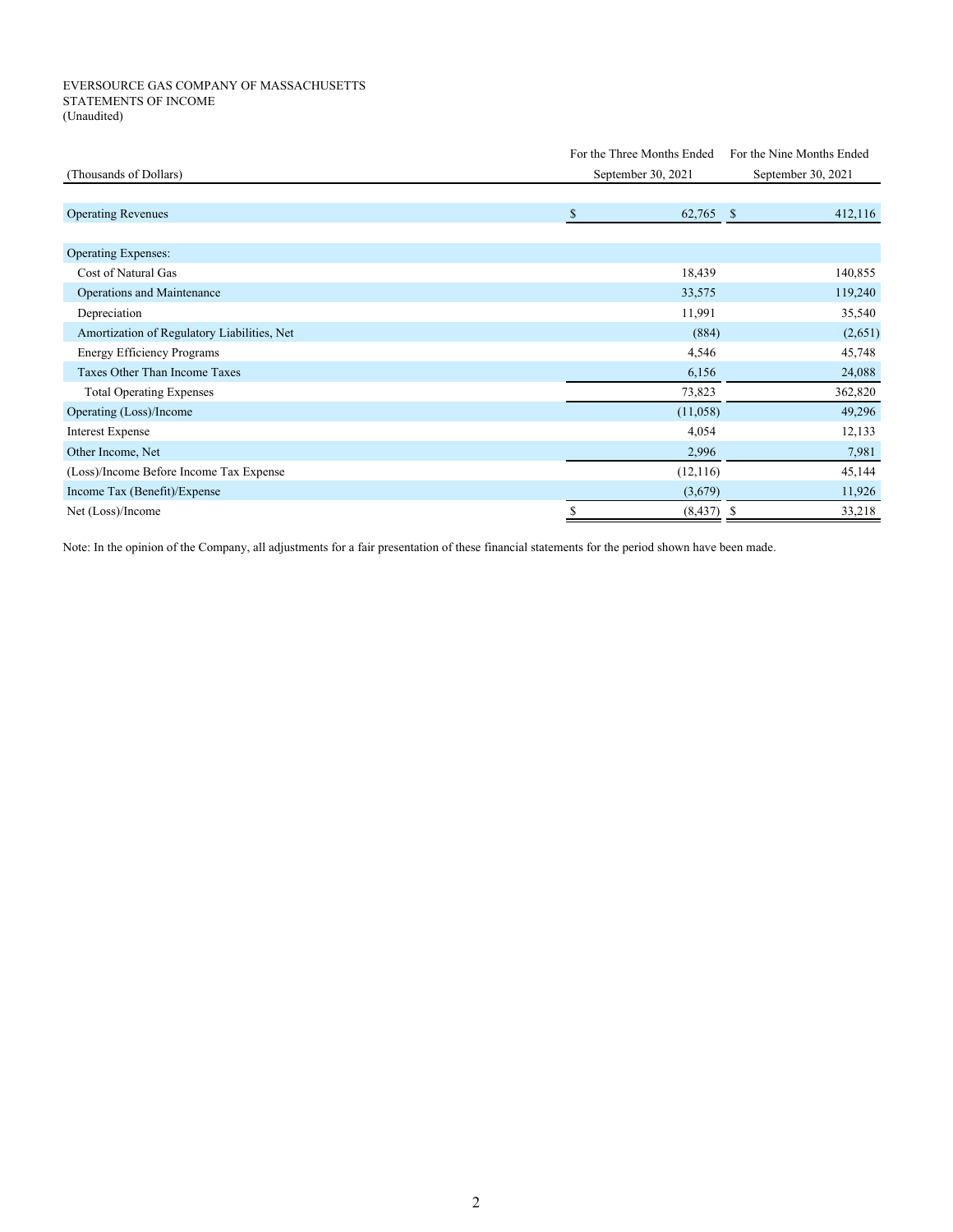## EVERSOURCE GAS COMPANY OF MASSACHUSETTS STATEMENT OF COMMON STOCKHOLDER'S EQUITY (Unaudited)

|                                                  | For the Nine Months Ended September 30, 2021 |              |                     |           |          |          |                                  |           |
|--------------------------------------------------|----------------------------------------------|--------------|---------------------|-----------|----------|----------|----------------------------------|-----------|
|                                                  |                                              | Common Stock | Capital<br>Surplus. |           | Retained |          | Total<br>Common<br>Stockholder's |           |
| (Thousands of Dollars, Except Stock Information) | Stock                                        | Amount       |                     | Paid In   |          | Earnings |                                  | Equity    |
| Balance as of January 1, 2021                    | 100                                          | S            |                     | 793,730   | \$       | 13,860   | $\mathcal{S}$                    | 807,590   |
| Net Income                                       |                                              |              |                     |           |          | 47,292   |                                  | 47,292    |
| Dividends on Common Stock                        |                                              |              |                     |           |          | (6,900)  |                                  | (6,900)   |
| Balance as of March 31, 2021                     | 100                                          |              |                     | 793,730   |          | 54,252   |                                  | 847,982   |
| Net Loss                                         |                                              |              |                     |           |          | (5,638)  |                                  | (5,638)   |
| Dividends on Common Stock                        |                                              |              |                     |           |          | (6,900)  |                                  | (6,900)   |
| Balance as of June 30, 2021                      | 100                                          |              |                     | 793,730   |          | 41,714   |                                  | 835,444   |
| Net Loss                                         |                                              |              |                     |           |          | (8, 437) |                                  | (8, 437)  |
| Return of Capital to Parent                      |                                              |              |                     | (176,300) |          |          |                                  | (176,300) |
| Balance as of September 30, 2021                 | 100                                          | S            | S                   | 617,430   |          | 33,277   | S                                | 650,707   |

Note: In the opinion of the Company, all adjustments for a fair presentation of these financial statements for the period shown have been made.